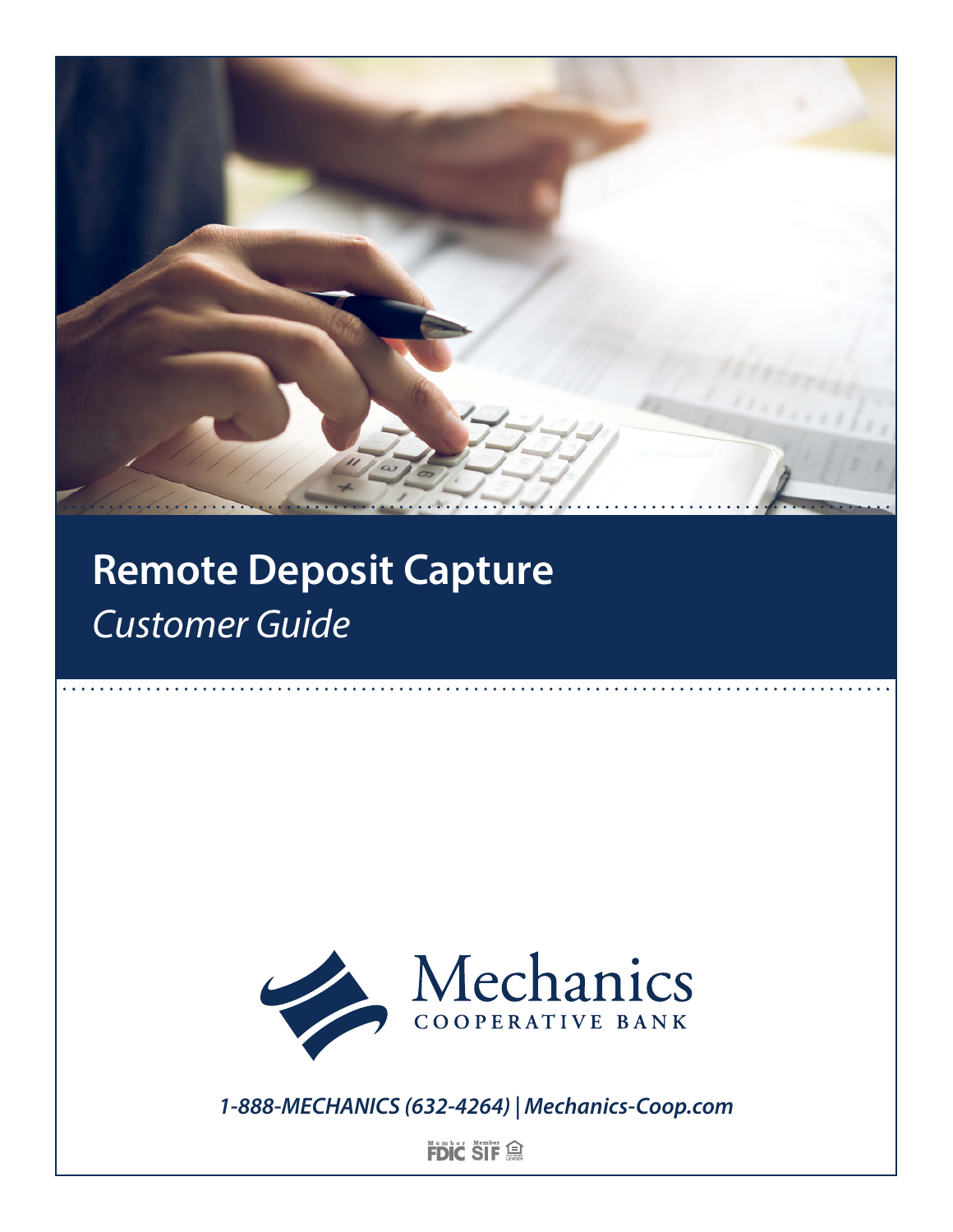# Remote Deposit Capture Table of Contents

. . . . . . . . . . . . . . . . . .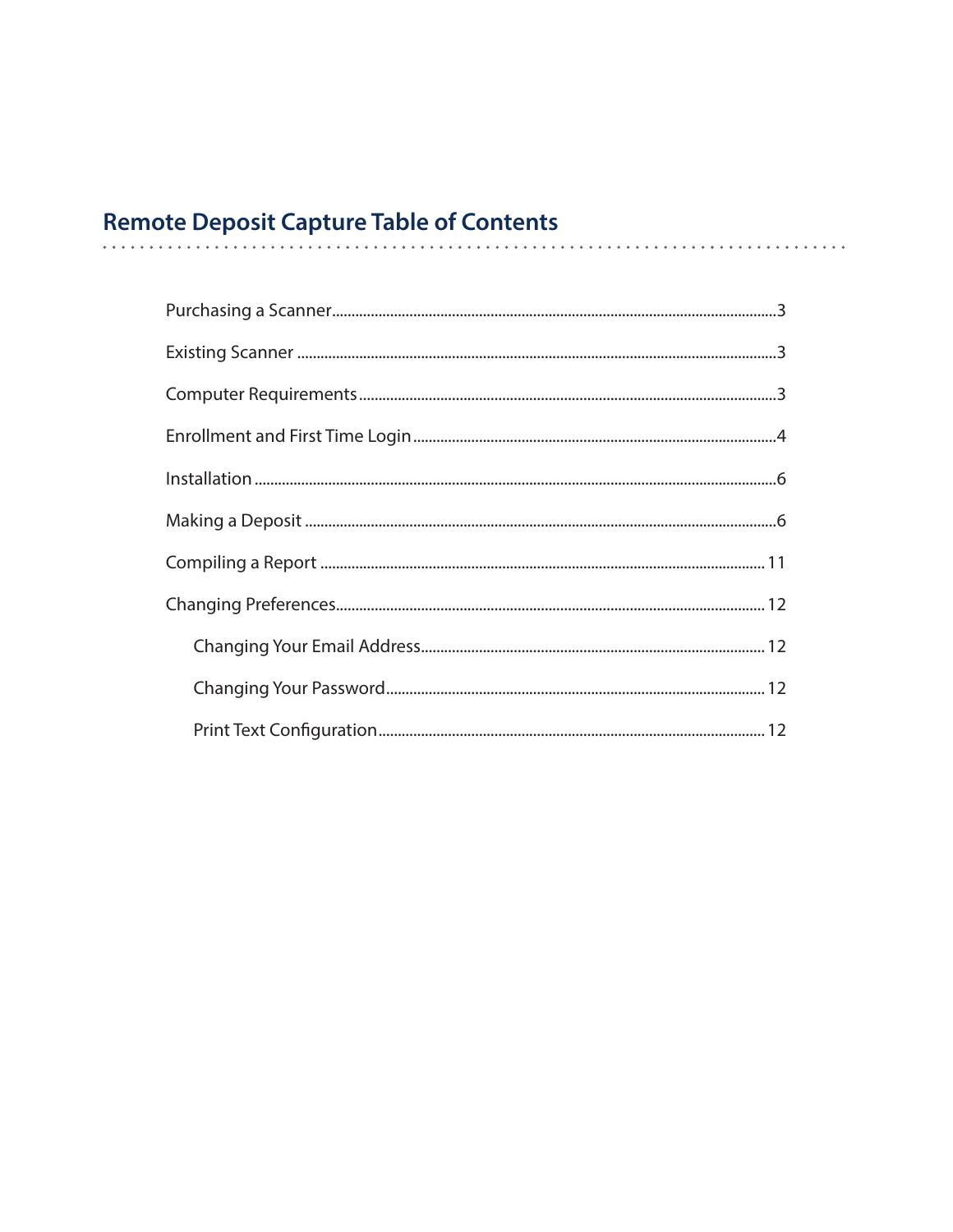*Customer Guide*



## **Purchasing a Scanner**

- 1. Visit our website at *www.mechanics-coop.com/business/Remote Deposit/* and click the "Purchase a Scanner" link. Mechanics Cooperative Bank has teamed with UniLink for scanner purchases.
- 2. In the top right corner click **Sign In** to create an account and purchase the appropriate scanner.
- 3. You will receive an email for each of the following:
	- Creating an account with UniLink
	- Placing an order
	- A notification that the order has been processed

• Tracking information and serial number for the scanner

*Please note: All scanner maintenance and/or repair will be handled through Unilink.*

**Already have a scanner?** Scanners must contain an Ink-jet sprayer and be compatible with the Mechanics Cooperative Bank Remote Deposit Capture website. *See a list of compatible scanners at: https://mechanics-coop.com/business/Remote Deposit/*

## **Computer Requirements**

**Operating system:** Microsoft Windows: 7, 8.1, or 10. Mac OS X: El Captain 10.11, Sierra 10.12.

**Browser:** Internet Explorer 11, Mozilla Firefox, Google Chrome

**Network Connectivity:** Need a Secure Network. Please note public Wi-Fi cannot be used as a secure connection.

*Tip: In order to install the Scanner you must be logged into your computer as an administrator. After you have completed the initial setup, you can log into the workstation using your normal windows account.*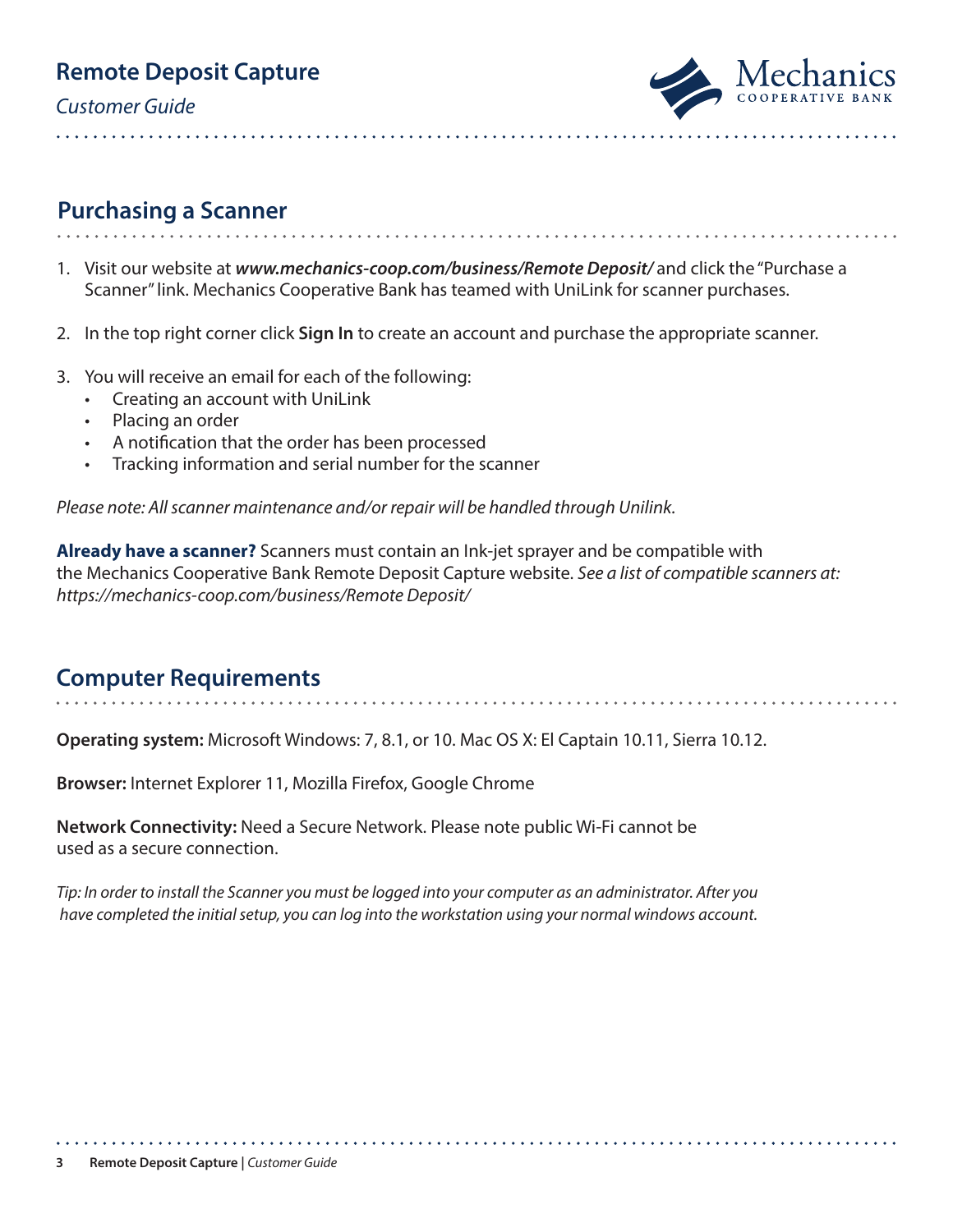*Customer Guide*



#### **Enrollment & First Time Login**

- 1. Open your browser and navigate to the Remote Deposit Website by visiting: **https://mechanics.bankserv.com/webclient**
- 2. In the User Name field, enter your user name exactly as it was provided to you via email. User names are case sensitive.
- 3. In the Password field, enter your password exactly as it was provided to you via separate email. Passwords are case sensitive.
- 4. Click the Submit button
- 5. The Start Enrollment screen appears. Click Enroll.

|                                                                                          | Mechanics                                                                                                                                                                                                                                                          |  |
|------------------------------------------------------------------------------------------|--------------------------------------------------------------------------------------------------------------------------------------------------------------------------------------------------------------------------------------------------------------------|--|
|                                                                                          |                                                                                                                                                                                                                                                                    |  |
| Remote Deposit Capture Sign In<br>Please enter your User Name and Password<br>User name: | Mechanics                                                                                                                                                                                                                                                          |  |
| Password:                                                                                | Remote Deposit Capture Enrollment<br><b>Start Enrollment</b><br>61<br>You are currently not enrolled in Remote Deposit Capture!                                                                                                                                    |  |
| Submit                                                                                   | You need to create a security profile. You will be prompted to complete these steps:<br>1. Select three security questions. If you log in from an unrecognized computer, you will be prompted to answer these questions to help validate                           |  |
|                                                                                          | your identity.<br>2. Indicate whether or not you went this computer to be recognized the next time you log in. If you choose not to remember the computer, you will<br>be prompted to answer your security questions the next time you log in.<br>Enroll<br>Cancel |  |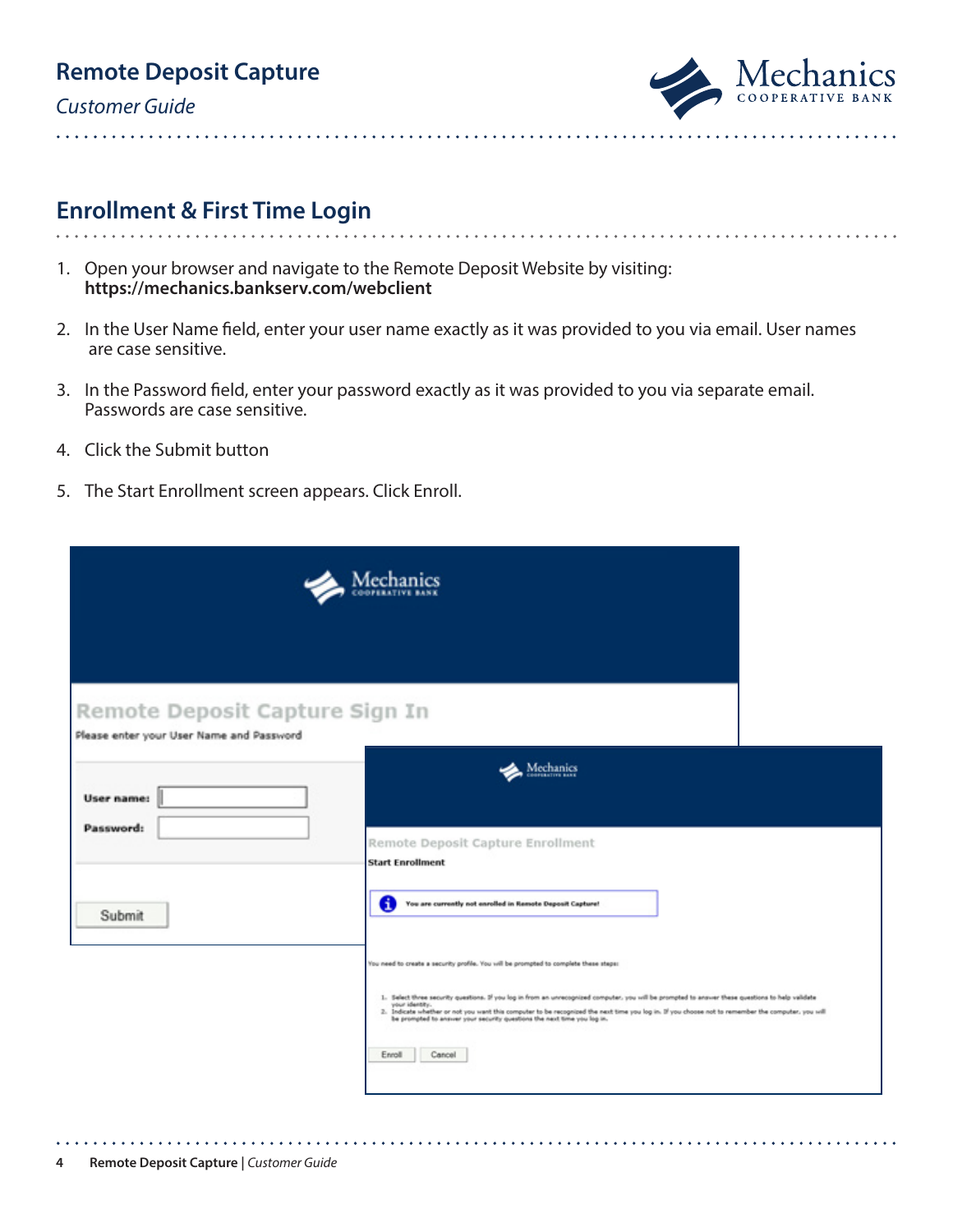

6. The Security Information screen appears. Choose three security questions and enter their answers. Click Submit. (An answer can only be used once.)

. . . . . . . . . . . . . . .

| <b>Security Information</b> |                                                                                                                                                                                                                                       |               |
|-----------------------------|---------------------------------------------------------------------------------------------------------------------------------------------------------------------------------------------------------------------------------------|---------------|
|                             | Choose three security questions and enter their answers. These questions and answers provide an additional layer of security when you sign in. When<br>necessary you will be asked to answer these questions to verify your identity. |               |
|                             |                                                                                                                                                                                                                                       |               |
|                             | In what city was your high school? (full name of city only)                                                                                                                                                                           | V Mechanics   |
| <b>Security Questions:</b>  | What was your high school mascot?                                                                                                                                                                                                     | V Cooperative |

7. The Register Computer screen appears. If you choose to register your computer, the application will remember it and you will be able to sign into the system without answering the security questions you provided. To register your computer, select the check-box and enter what you want your computer to be registered as. Then click Submit

| <b>Register Computer</b>                       |                                                                                                                                                   |
|------------------------------------------------|---------------------------------------------------------------------------------------------------------------------------------------------------|
| provide your roaming credentials.              | If you select the box below Remote Deposit Capture will remember this computer or browser, and you can sign-in from this system without having to |
| Remember this computer as: Training Room<br>M. | ×                                                                                                                                                 |
| Uncheck if this is a public or shared computer |                                                                                                                                                   |

- 8. You need to choose a new password. In the Old Password field, enter the password provided to you via email.
- 9. In the New Password field, enter a new password of your choosing.
- 10. In the Confirm New Password field, enter your new password again.

| <b>IN Passwort</b>                       |              |  |
|------------------------------------------|--------------|--|
| <b>Bracksmann</b>                        |              |  |
| Confort Now Payment<br><b>CONTRACTOR</b> |              |  |
|                                          | <b>Count</b> |  |

- 11. Click Submit. The Deposit Screen opens.
- 12. Make sure your scanner is plugged in, turned on and connected to the computer.

. . . . . . . . . . . . . .

13. To install the scanner, follow the installation instructions for your specific browser provided on our website at: *www.mechanics-coop.com/business/Remote Deposit/*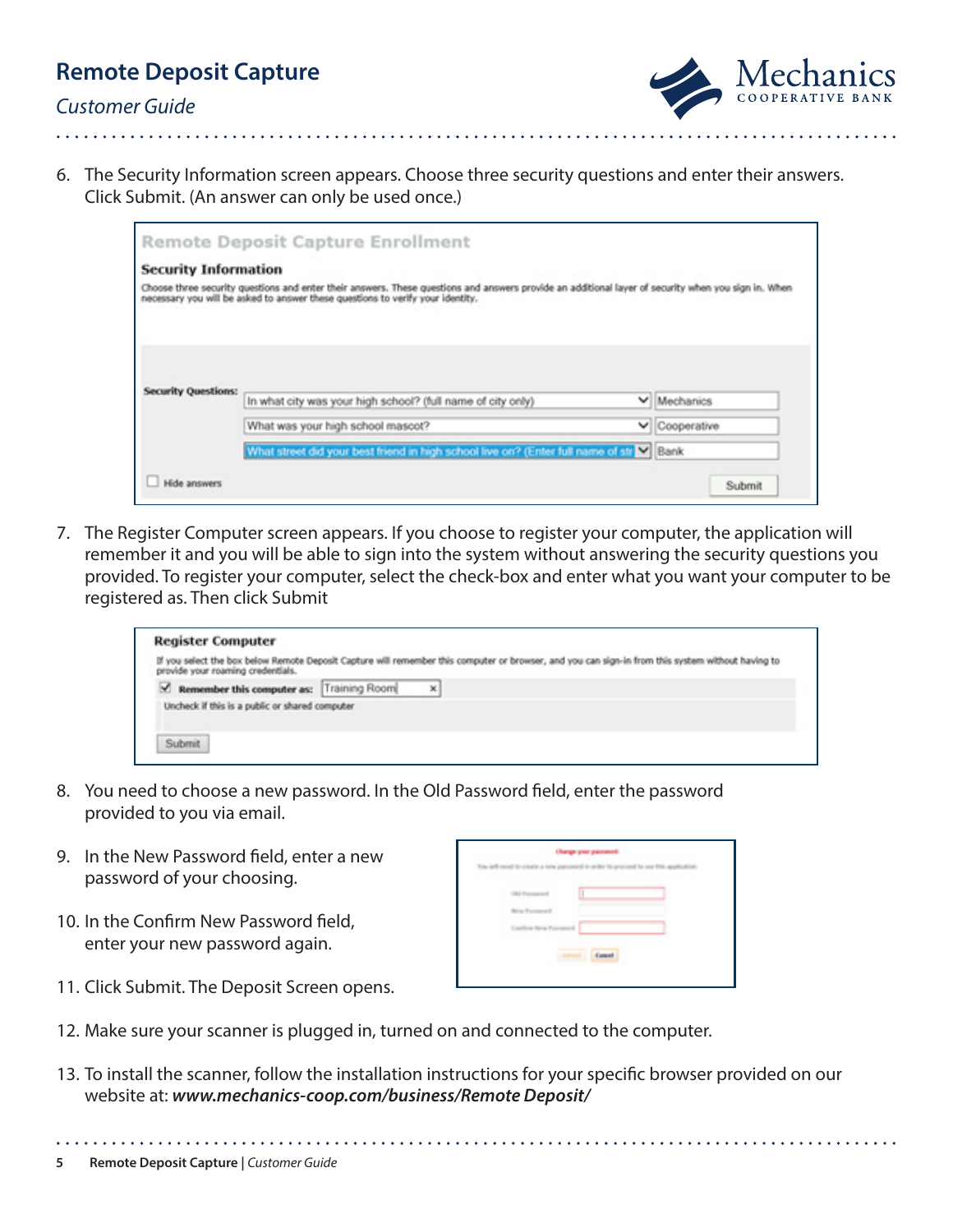#### *Customer Guide*



## **Installation**

1. Installation instructions for your specific browser can be found at: *https://mechanics-coop.com/business/Remote Deposit/*

## **Making a Deposit**

- 1. All available checking accounts for Remote Deposit will be listed.
- 2. Verify all the appropriate information:
	- *• Valid date*
	- *• Check is payable to business name on account*
	- *• Dollar amount written on the legal line matches the boxed value*
	- *• Check has been signed*
	- *• The total deposit or any one check is not over your specific deposit limit*
	- *• Do not sign or stamp the endorsement on the back of the check. This is electronically done for you via the scanner.*
- 3. You CANNOT use Remote Deposit Capture to deposit the following:
	- *a. Checks payable to any person or entity other than the person or entity that owns the account that the check is being deposited into.*
	- *b. Checks containing an alteration on the front of the check or item, or which you know or suspect, or should know or suspect, are fraudulent or otherwise not authorized by the owner of the account on which the check is drawn.*
	- *c. Checks payable jointly, unless deposited into an account in the name of all payees.*
	- *d. Checks previously converted to a substitute check, as defined in Reg. CC.*
	- *e. Checks drawn on a financial institution located outside the United States.*
	- *f. Checks that are remotely created checks, as defined in Reg. CC.*
	- *g. Checks not payable in United States currency.*
	- *h. Checks dated more than 6 months prior to the date of deposit*
	- *i. Checks with any endorsement on the back other than that specified in this agreement.*
	- *j. Checks that have previously been submitted through the Service or through a Remote Deposit Capture service offered at any other financial institution (including previously returned items.*
	- *k. Checks or items that are drawn or otherwise issued by the US Treasury Department*
	- *l. Savings Bonds*
	- *m. Checks that are missing processing information, such as illegible or missing account or bank routing numbers*
- 4. Group together the checks for deposit. Place item(s) in the scanner. If you are using a deposit slip, make sure this is your first item to be scanned.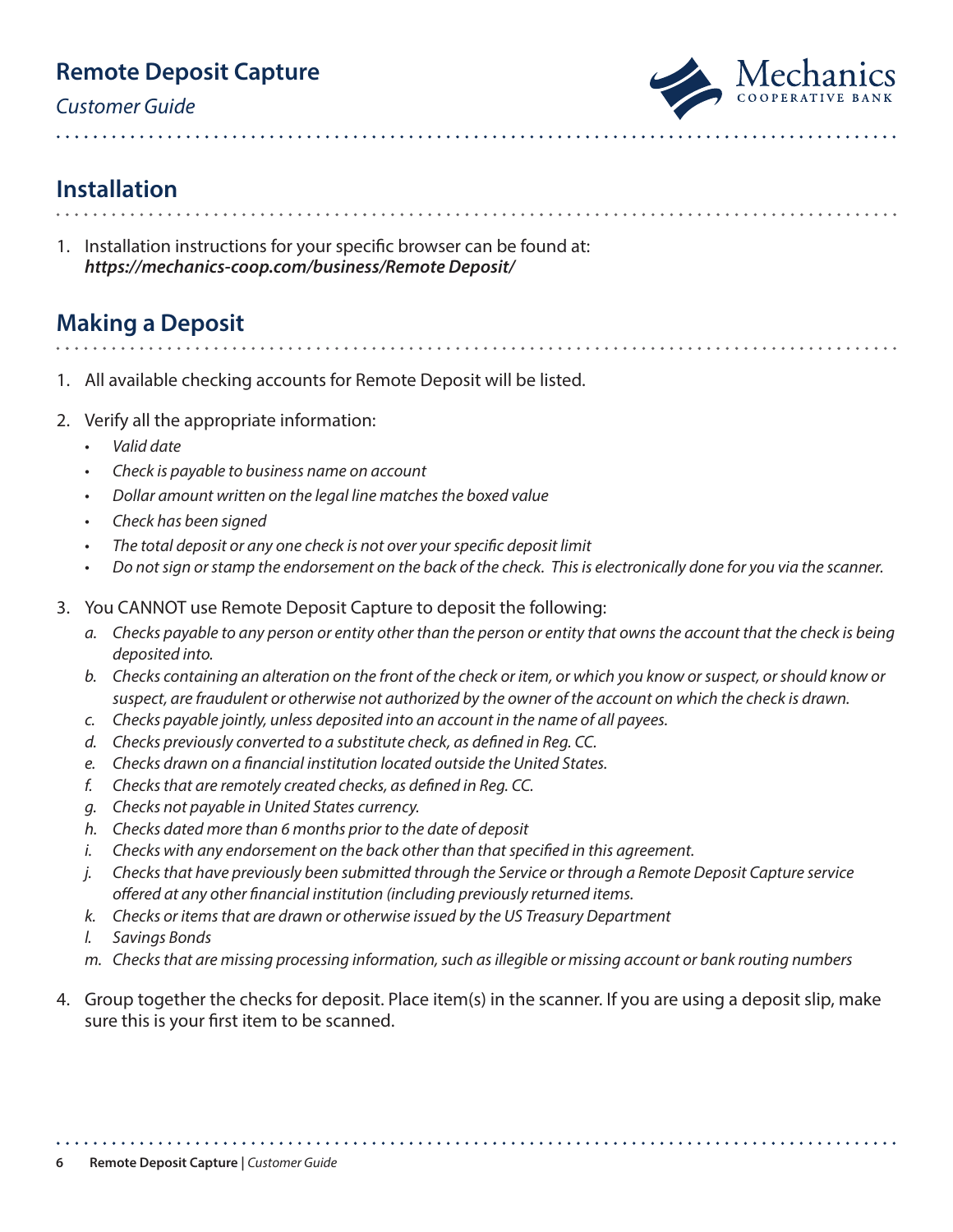|  | <b>Remote Deposit Capture</b> |
|--|-------------------------------|
|  |                               |



#### **Making a Deposit** *(Cont.)*

5. Check the box next to the account you want to deposit the checks into. You can search for an account by type or last four numbers in the **Select Account** field. The list will narrow as you type in your search.

|  | <b>Deposit</b>                     | Reporting             | <b>Preferences</b> |                |
|--|------------------------------------|-----------------------|--------------------|----------------|
|  | <b>Start Deposit</b>               | <b>Process Checks</b> | Complete Deposit   |                |
|  | <b>SELECT ACCOUNT: Search here</b> |                       | $\mathbf{x}$       |                |
|  | <b>Account Name</b>                |                       |                    | Account Number |
|  | Free Choice Checking               |                       |                    | $***0112$      |

6. Once the desired account is checked and highlighted, enter the expected total amount of deposit into the Control Balance box.

| \$10.00 |
|---------|
|         |

7. If there is no email already associated with the account you have the option to enter and confirm an email address to receive deposit confirmation messages. Once an email has been entered you will not be prompted to enter it again. You can change your email anytime in the **Preferences** tab.

| <b>E-MAIL ADDRESS</b>  |                        |                                                                                             |
|------------------------|------------------------|---------------------------------------------------------------------------------------------|
|                        |                        | Please enter the e-mail address to which you would like deposit confirmation messages sent. |
| E-Mail Address         | sit@mechanics-coop.com |                                                                                             |
| Confirm E-Mail Address | sit@mechanics-coop.com |                                                                                             |

- 8. If you are using a deposit slip, click **Scan Deposit Slip**. If you are only scanning checks, click **No Deposit Slip.** The system scans the item(s) for deposit and displays the first item for review.
	- a. If you click Scan Deposit Slip and the deposit slip does not get scanned first, you will need to adjust the item type.
	- b. To change an item type, make sure the item to be changed is on screen.
	- c. Under Item Details ensure the Type is listed as DS for a deposit slip and DR for a check.

. . . . . . . . . . . . . . . . . .

9. Verify that all checks are automatically Inkjet sprayed via check scanner. The back of the check should be sprayed with your business name, account number and "Remote Deposit". If this has not occurred, you must cancel this deposit and replace your ink cartridge in the scanner.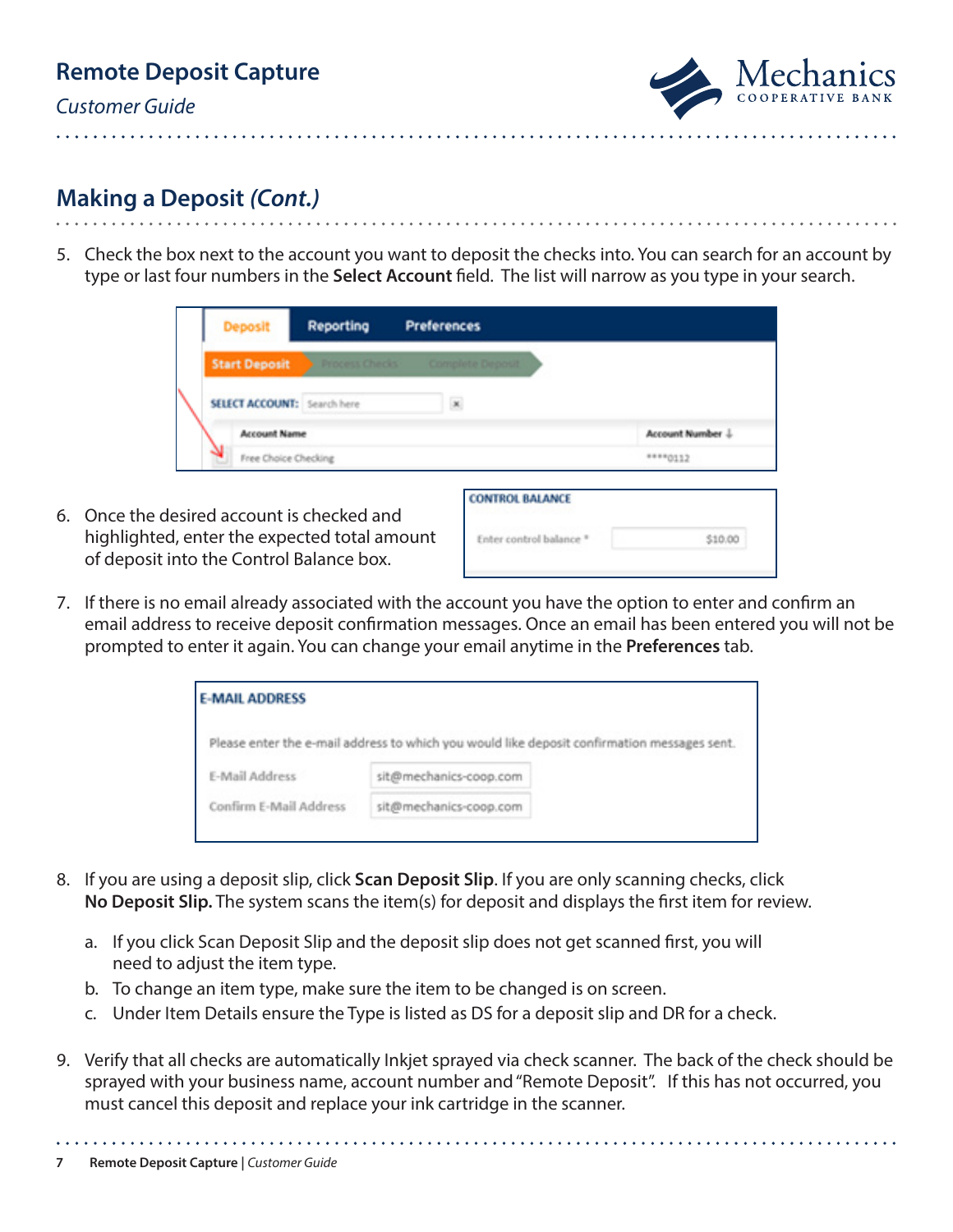

*Customer Guide*

## **Making a Deposit** *(Cont.)*

10. Review the item on screen. If there are any problems with the image, delete the item.

- a. To delete an item, click the trash icon of the highlighted row under the **Scanned Items** section.
- b. Click **Yes, Cancel Item** in the pop-up box.

|  | <b>SCANNED ITEMS</b> |  |      |            |    |                                                       |
|--|----------------------|--|------|------------|----|-------------------------------------------------------|
|  |                      |  | R/T  | Bank On-Uk | u. |                                                       |
|  |                      |  | 3333 | 3333333    |    | Are you sure you want to cancel this item? The item   |
|  |                      |  | 1111 | 11111111   |    | and its information will be deleted from the deposit. |
|  |                      |  | 2222 | 2222222    |    |                                                       |

c. The item will be listed in the grid but will be grayed out and unable to edit. It will not be deposited.

|            | <b>SCANNED ITEMS</b> |       |           |   |     |                   |        |                         |
|------------|----------------------|-------|-----------|---|-----|-------------------|--------|-------------------------|
| Sta        | <b>IRC </b>          | Type  | Aux On-Us | ε | R/T | <b>Bank On-Us</b> | Amount | Messages                |
| $^{\circ}$ |                      | Dill. |           |   |     | 11111             | \$3,00 | * Item has been deleted |
|            |                      | DR    |           |   | 222 | 222222            | \$2.00 |                         |
|            |                      | DR    |           |   | 333 | 333333            | \$3.00 |                         |

- d. Rescan items by placing them in the scanner and click the **Scan** button at the top of the deposit page. Note: You can not specify "deposit slip" and will need to change the item type (see step 8.c).
- 11. If the scanner labels a check image as a duplicate item in the message section, this check will automatically be rejected from the deposit.
- 12. Verify the scanned MICR and check information in the **Item Details** section. Edit any erroneous fields outlined in red and enter any information that was misread or not automatically read by the scanner

| <b>ITEM DETAILS</b> |                        |                         |               |                       |                   |
|---------------------|------------------------|-------------------------|---------------|-----------------------|-------------------|
| Aux On-Us           | EPC $R/T$ <sup>*</sup> | Bank On-Us              |               | Amount <sup>#</sup>   | Type              |
|                     |                        |                         |               |                       |                   |
| R/T                 |                        | <b>Bank On-US</b>       | <b>Amount</b> |                       | <b>Type</b>       |
| This is the checks  |                        | Account number followed | Amount        | DS for a Deposit Slip |                   |
| routing number      |                        | by "/" and check number | of check      |                       | or DR for a check |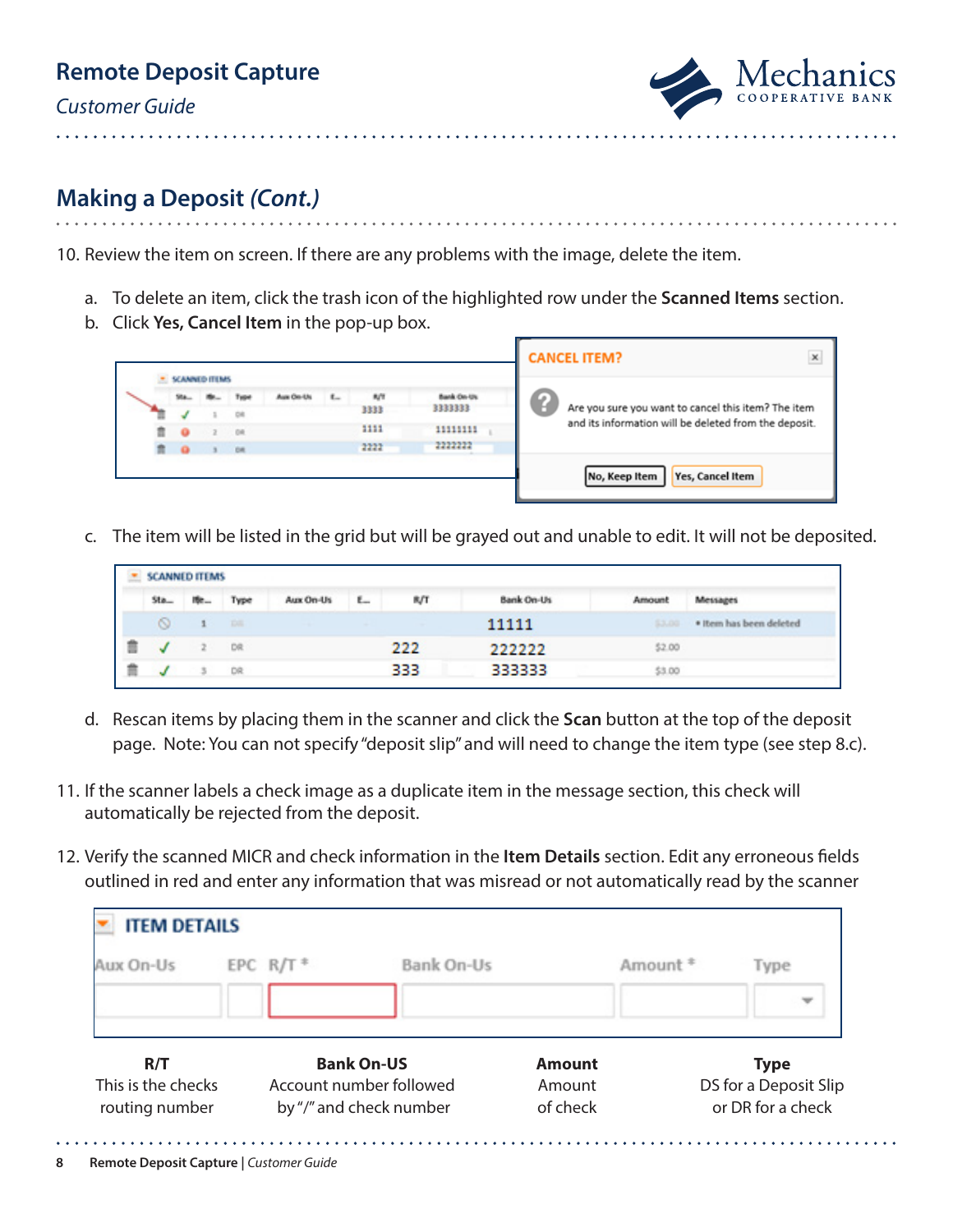*Customer Guide*

## **Making a Deposit** *(Cont.)*

13. When you finish editing the item, select the Next Item button.

. . . . . . . . . . . . . . . . . . .

- 14. Repeat steps 10 13 for each scanned item
- 15. If a custom field has been requested this information can be entered either at the deposit and/or item level
- 16. Any checks that require repair are identified with a red icon under **Scanned Items**
- 17. Review and repair all items. A green check-mark represents no repairs required. However, all items should be reviewed for accuracy.

|                    | <b>SCANNED ITEMS</b> |      |           |         |      |                   |         |                                               |
|--------------------|----------------------|------|-----------|---------|------|-------------------|---------|-----------------------------------------------|
| $Sta$ <sub>-</sub> | ne                   | Type | Aux On-Us | $L_{-}$ | R/T  | <b>Bank On-Us</b> | Amount  | <b>Messages</b>                               |
|                    |                      | DR   |           |         | 3333 | 3333333           | \$10.00 |                                               |
| ^ በ                |                      | DR   |           |         | 1111 | 11111111          | \$3.00  | . The MCA Route/Transit field value is empty. |
|                    |                      | DR   |           |         | 2222 | 2222222           | \$10.00 | . The MCR Route/Transit field value is empty. |

18. Under Deposit Summary ensure that Control Balance and Total Amount are equal and the Difference is equal to \$0.00. If they are not, edit the Control Balance field.

| <b>DEPOSIT SUMMARY</b>       |                       | <b>DEPOSIT SUMMARY</b> |                       |
|------------------------------|-----------------------|------------------------|-----------------------|
| Account                      | **** 0112             | Account                | **** 0112             |
| <b>Total Amount</b>          | \$6.00                | <b>Total Amount</b>    | \$6.00                |
| Control Balance <sup>#</sup> | \$10.00               | Control Balance *      | \$6.00                |
| Difference                   | $-54.00$              | <b>Difference</b>      | \$0.00                |
| Items in Deposit             | $\overline{2}$        | Items in Deposit       | $\overline{2}$        |
| Items Needing Repair         | 0                     | Items Needing Repair   | 0                     |
| Items Not Yet Viewable       | $\circ$               | Items Not Yet Viewable | 0                     |
| <b>Submit Deposit</b>        | <b>Cancel Deposit</b> | <b>Submit Deposit</b>  | <b>Cancel Deposit</b> |



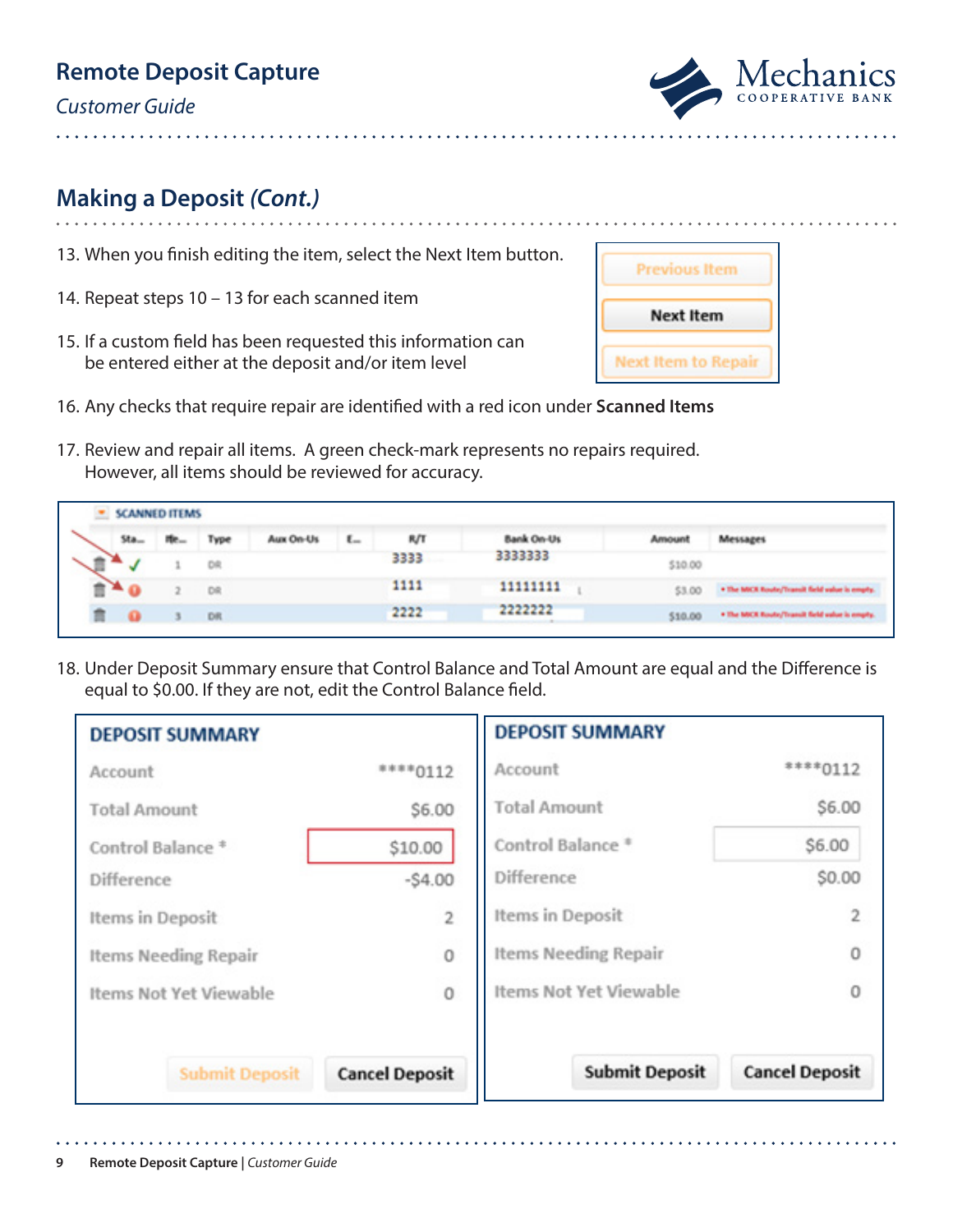*Customer Guide*



## **Making a Deposit** *(Cont.)*

#### 19. Click **Submit Deposit.**

*Deposits made after 4:00 pm EST will be considered deposited on the following business day and will usually be available within two business days.*

20. A **Complete Deposit** window appears. Click **Yes.**

| Anv<br><b>START</b><br><b>COMPLETE DEPOSIT?</b>      |  |
|------------------------------------------------------|--|
| R<br>Are you sure you want to complete this deposit? |  |
| No<br>Yes                                            |  |

- 21. If the deposit is successful you will receive a confirmation email and the **Complete Deposit**  screen appears listing deposit information.
- 22. To save deposit information for your records click the **Download** button.
- 23. Choose an option from the drop down selection. The options are: *Download without check images (CSV), Download with front check images (PDF), Download with front and back check images (PDF)*

| <b>Deposit</b>                                                                                           | Reporting<br><b>Preferences</b>                                                   |                                                                                                                                           |                                                                                       |
|----------------------------------------------------------------------------------------------------------|-----------------------------------------------------------------------------------|-------------------------------------------------------------------------------------------------------------------------------------------|---------------------------------------------------------------------------------------|
| <b>Start Deposit</b>                                                                                     | Process Checks<br><b>Complete Deposit</b>                                         |                                                                                                                                           |                                                                                       |
|                                                                                                          | DEPOSIT 5177624 HAS BEEN SUCCESSFULLY SUBMITTED                                   | You may want to print this confirmation for your records. You can also retrieve details about submitted deposits using the Reporting tab. | Deposit and check<br>images are available                                             |
| Account Name<br>Account Number<br>Deposit Total<br>Rems in the Deposit<br>Submitted Date<br>Submitted By | Free Choice Checking<br>****0112<br>\$3.00<br>2<br>2019-08-29 9:58 AM<br>EMoreira | DEPOSIT LEVEL CUSTOM FIELDS<br>Deposit Info<br>UAT Deposit Field                                                                          | in the Mechanics<br><b>Remote Deposit</b><br>Capture website<br>for at least 45 days. |
| <b>Start New Deposit</b>                                                                                 | El Download v                                                                     |                                                                                                                                           |                                                                                       |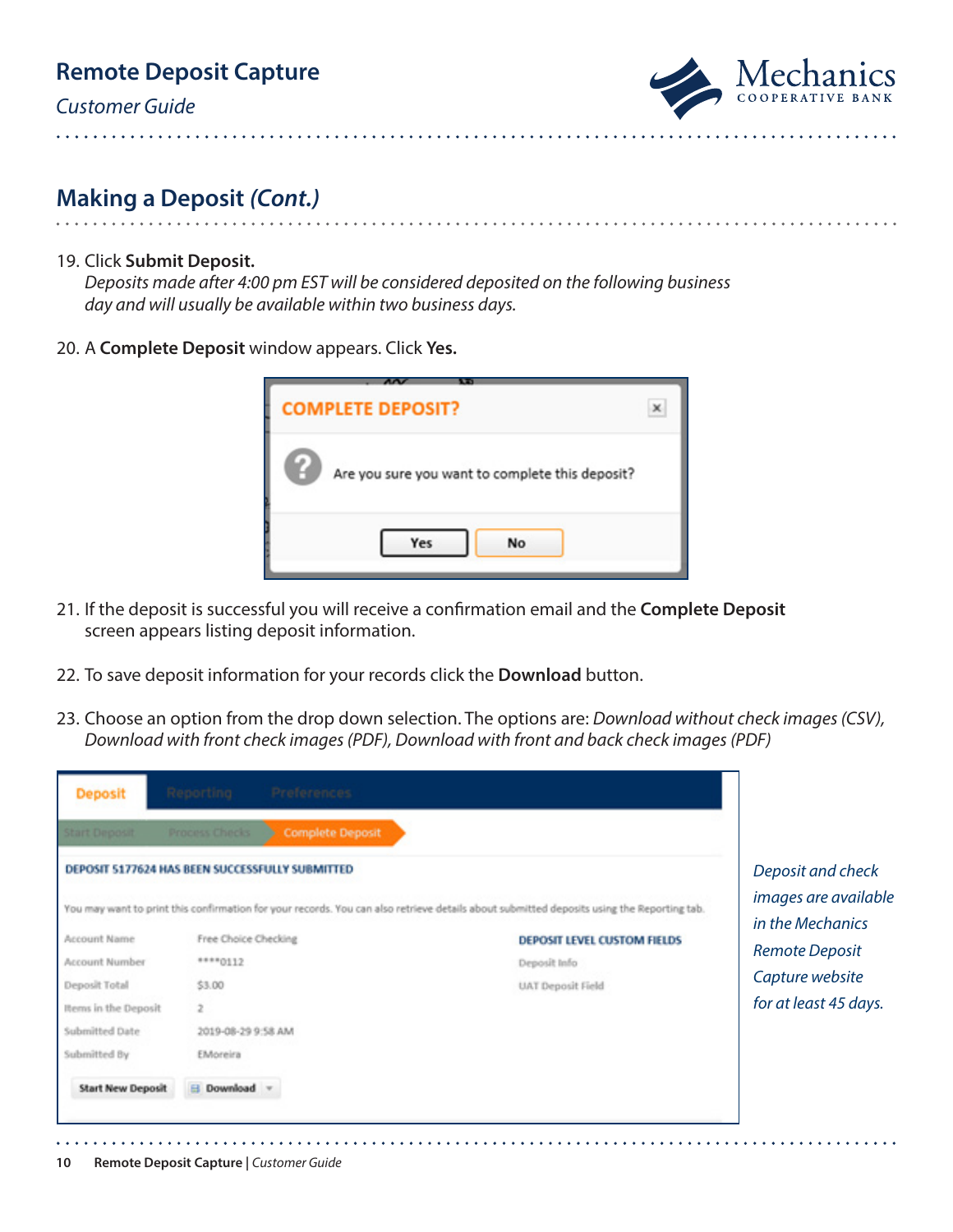*Customer Guide*



#### **Making a Deposit** *(Cont.)*

24. Upon email confirmation from Mechanics Cooperative Bank that the deposit was successfully submitted you must retain the check(s) for a minimum of 7 calendar days. *If the deposit is rejected for any reason a separate email will be sent containing the reason for rejection.*

25. The deposited checks must be destroyed properly via a shredder or by other reasonably acceptable methods on or before the maximum 30 day retention period.

#### **Compiling a Report**

- 1. Click the Reporting tab.
- 2. Under Report Criteria select or input information you would like to compile.
- 3. Click Generate Report. A Summary table and an Item Details table will appear.
- 4. You may customize your report by adding or removing columns by right clicking on the header.
- 5. Select the Client Item ID in order to view an image.
- 6. Click Download to save the file to your computer.